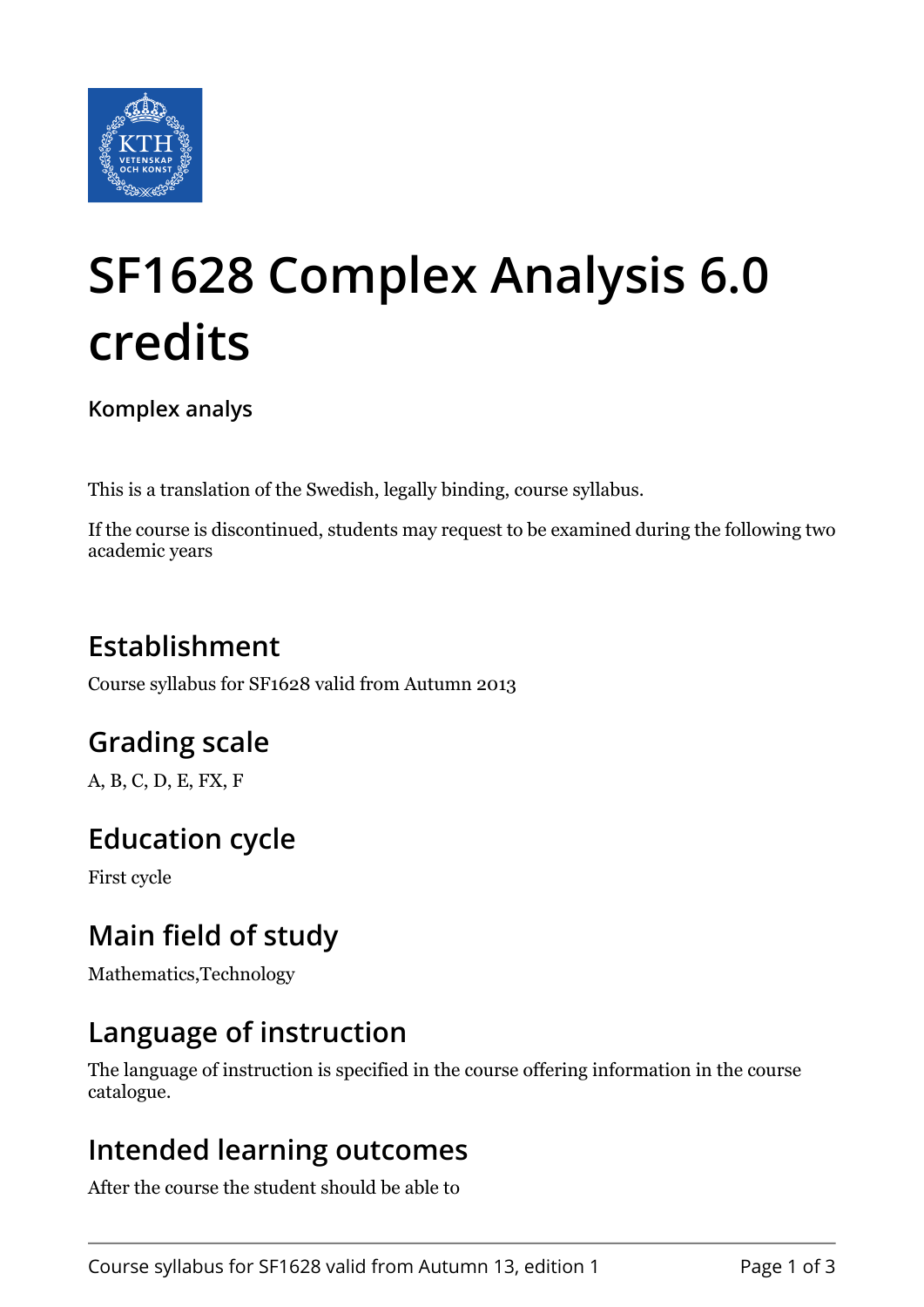- Understand, interpret and use the basic concepts: complex number, analytic function, harmonic function, Taylor and Laurent series, singularity, residue, conformal mapping, meromorphic function.
- Prove certain fundamental theorems about analytic functions, e.g. Cauchy's integral formula
- Determine the stability of certain dynamical systems using the Nyqvist criterion
- Use conformal mapping to solve certain applied problems regarding heat conduction, electrical engineering and fluid mechanics.
- Use Taylor and Laurent expansions to derive properties of analytic and meromorphic functions.
- Compute integrals by means of residues.
- Analyze zeros and poles of meromorphic functions, classify singularities.

In order to get a higher the student should also be able to

• Explain the theory of analytic functions and prove the most important theorems.

#### **Course contents**

- Meromorphic and analytic functions of one complex variable. Basic transcendental functions, harmonic functions.
- Integration in the complex plane, Cauchy's theorem, Cauchy's integral formula and consequences thereof. Residues.
- Taylor and Laurent series, zeros and poles, the principle of the argument.
- Conformal mapping and applications.

## **Specific prerequisites**

Calculus, introductory courses, SF1602 + SF1603 and SF1604 Linear Algebra.

#### **Course literature**

Saff&Snider: Fundamentals of Complex Variables with Applications to Engineerin and Science, 3:rd ed.

## **Examination**

• TEN1 - Examination, 6.0 credits, grading scale: A, B, C, D, E, FX, F

Based on recommendation from KTH's coordinator for disabilities, the examiner will decide how to adapt an examination for students with documented disability.

The examiner may apply another examination format when re-examining individual students.